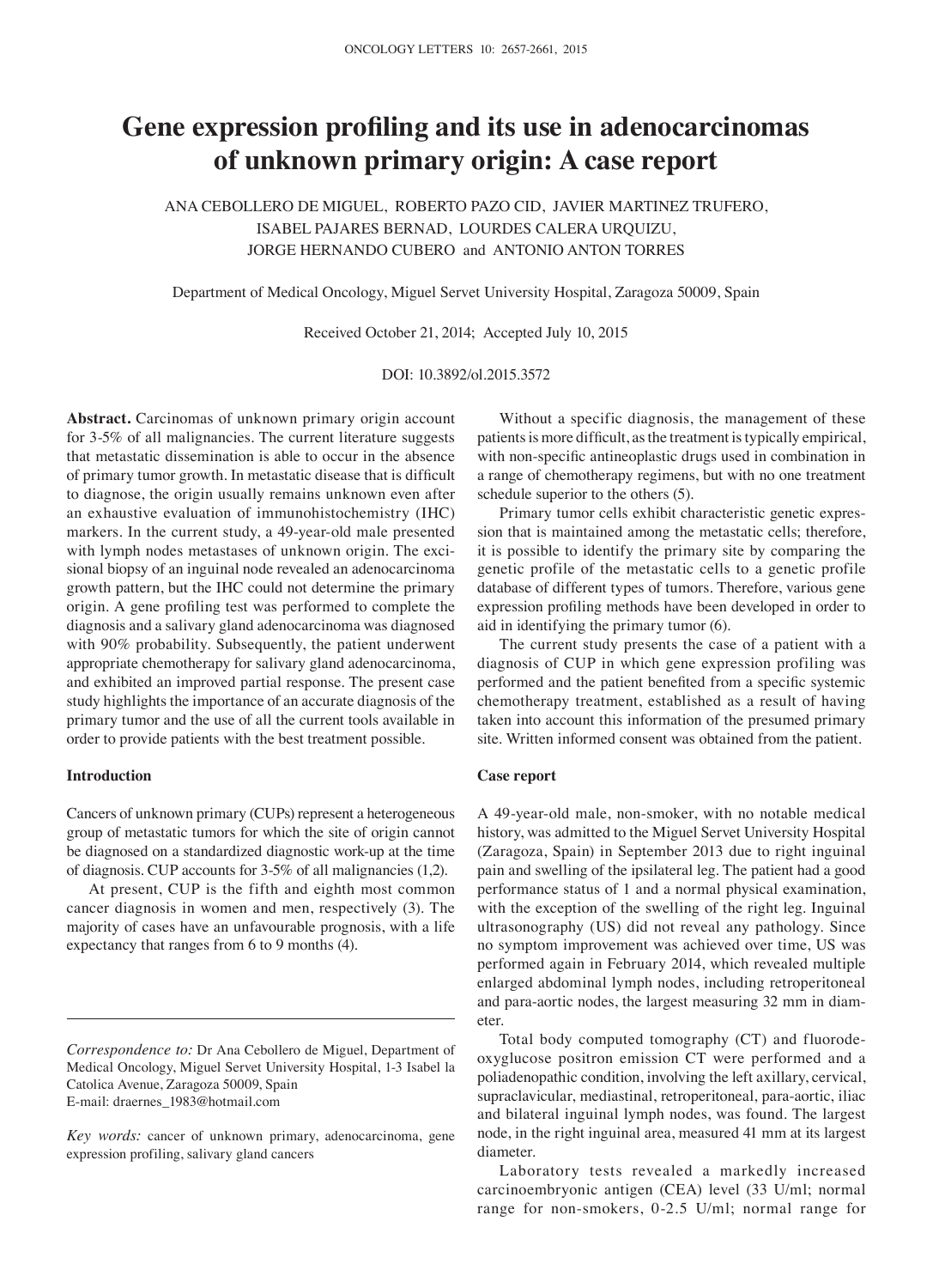Table I. Immunohistochemistry results.

| Result     | Antigen                                                                                |
|------------|----------------------------------------------------------------------------------------|
| Positivity | CK7, CK8, CAM5.2, CEA, EMA, AE1:AE3, E-cadherin, GDFP-15                               |
| Negativity | CD45, S-100, vimentin, PLAP, inhibin, CD30, CK20, CK5/6, PSA, TTF1, CDX2, RE, RP, HER2 |

CK, cytokeratin; CAM5.2, anti-cytokeratin 5.2; CEA, carcinoembryonic antigen; EMA, epithelial membrane antigen; AE, anti-pan cytokeratin; GDFP-15, gross cystic disease fluid protein-15; PLAP, anti-placental alkaline phosphatase antibody; CD, cluster of differentiation; PSA, prostate-specific antigen; TTF1, thyroid transcription factor-1; CDX2, caudal-type homeobox protein; RE, estrogen receptor; RP, progesterone receptor; HER2, human epidermal growth factor-2.



Figure 1. Left axillary lymph-node (A) prior to and (B) following chemotherapy.



Figure 2. Mediastinal lymph-node (A) prior to and (B) following chemotherapy.

smokers, 0-5 U/ml), but the α-fetoprotein,  $β$ -human chorionic gonadotropin, prostate‑specifc antigen (PSA), cancer antigen 19.9 and β2 microglobulin levels were within laboratory normal ranges. On March 3, 2014, the patient underwent an excisional biopsy of the right inguinal lymph node. The pathology report showed an adenocarcinoma, without identifying the primary site. An extensive range of immunohistochemistry (IHC) tests were performed, which resulted in positivity for cytokeratin (CK)7, CK8, CAM5.2, CEA, epithelial membrane antigen (EMA), AE1:AE3, E-cadherin and GDFP-15, and negativity for ALC, S-100, vimentin, PLAP, inhibin, cluster of differentiation 30, CK20, CK5/6, PSA, thyroid transcription factor-1, CDX-2, RE, RP and human epidermal growth factor-2 (Table I). No EGFR gene mutation was found. The Ki-67 proliferation index was 70%.

This IHC profile suggested the lungs, breasts, salivary glands and sweat glands as the most likely primary tumor locations. In order to select the most adequate therapy, a tumor gene expression profiling test was performed. This novel diagnostic technique allows the prediction of the tumor origin based on gene expression patterns that are retained from the tissues of origin (7). A salivary gland adenocarcinoma was the main diagnosis with a probability of 90%. Breast adenocarcinoma could not be excluded, with a probability of 6%. The patient received standard advanced salivary gland frst‑line chemotherapy consisting of a  $50$ mg/m<sup>2</sup> cisplatin,  $50$ mg/m<sup>2</sup> doxorubicin and 500mg/m2 cyclofosfamide (CAP) regimen every three weeks.

After 6 cycles of CAP for 18 weeks, CT revealed a partial response of all the lymph nodes, with a signifcant decrease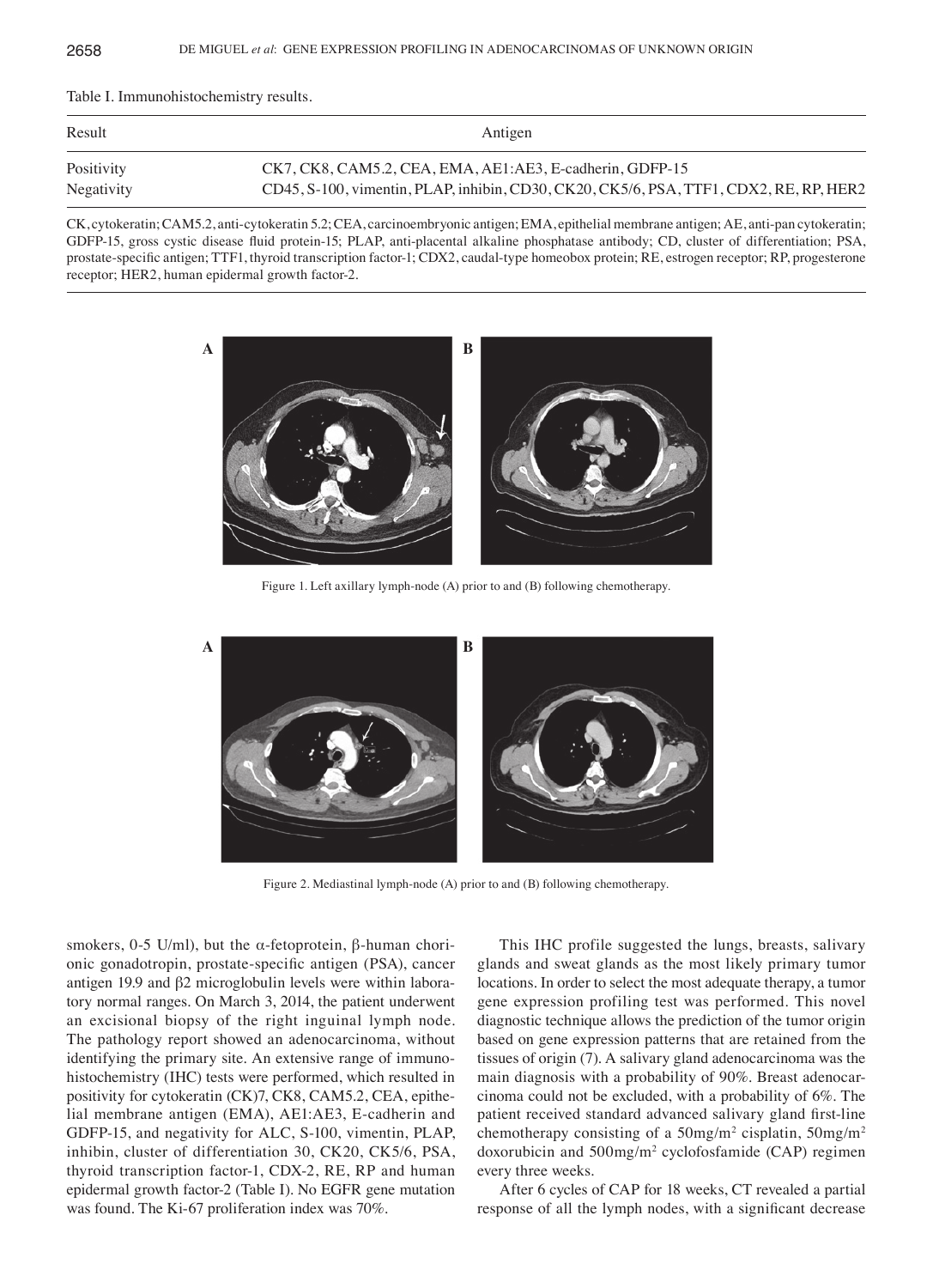

Figure 3. Right inguinal lymph-node (A) prior to and (B) following chemotherapy.

in size of the left axillary, mediastinal and right inguinal lymph nodes (Figs. 1-3). Subsequently, the patient continued follow-up with stable disease until Februrary 2015, when progression occurred (brain and liver metastases). Two different regimens of chemotherapy (carboplatin-taxol and vinorelbine) were administered with no response. In July 2015, the patient presented a worsened performance status and was admitted due to seizures.

## **Discussion**

By defnition, CUP is a histologically confrmed malignant tumor that is not compatible with a primary neoplasm in the biopsy area, and which has an origin that remains unclear once a thorough clinical history, complete physical examination and basic complementary studies have been performed (8).

CUP can be classifed as an adenocarcinoma (50‑70%), poorly-differentiated carcinoma (20-30%), squamous cell carcinoma (5-8%) or undifferentiated malignant neoplasm (2-3%) depending on its histological characteristics (9,10).

There is little published data on adenocarcinomas of unknown origin with lymphadenopathy presentation. The majority of the studies published describe mediastinal and cervical lymph node presentations (11-14). Different approaches have been used for treatment; in one approach, surgery is the cornerstone of the treatment, whereas in another, platinum-based chemotherapy is used, with progression-free survival times of 38 and 30 months, respectively  $(11,14)$ .

Recent advances made with regard to specifc treatments for each cancer type together with the continuous development of novel therapies should beneft the primary tumor prediction in patients with CUP, providing improved therapies and prognosis.

Traditionally, the majority of patients have been treated with empiric chemotherapy, including platinum- and taxane-based chemotherapy regimes, with poor results (median survival time, 6-8 months) (15,16). As randomised controlled trials have not established any effective therapies for such patients, empirical systemic treatments that consider the performance status of the patients are widely accepted. In recent years, novel targeted drugs and personalized medicine have had increasing roles in oncological therapy. As a result, with more specifc and targeted drugs, therapy with a single empiric combination chemotherapy regimen becomes increasingly inadequate.

Gene expression profling assays correctly identifed the site of origin in 85% of cases in blinded studies of tumors of known origin, and was found to favorably compare with IHC staining (17,18). The best use of gene expression profling to form a diagnosis appears to be for cases with inconclusive IHC staining. The site‑specifc treatment of carcinomas of unknown primary site based on gene expression profiling and/or IHC predictions appears to result in improvements in the overall patient outcome (19,20). Therefore, gene expression profling should be included in the diagnosis of a patient when IHC staining is not able to predict a single site of origin. Site-specific treatment, based on a tissue of origin diagnosis, should replace empiric chemotherapy in patients with CUP.

Salivary gland cancer (SGC), such as that diagnosed in the present case, is uncommon and accounts for  $< 5\%$ of all cancers of the head and neck (21). Different types of SGC have considerably variable histological patterns and behavior. The tumors are classified according to the 2005 World Health system (22), in which 24 histological subtypes are listed. In total, >75% of all SGCs are accounted for by mucoepidermoid carcinoma, adenoid cystic carcinoma and adenocarcinoma, as described by the Memorial Sloan-Kettering experience (23). The characteristics of slow growth, multiple local recurrences and prolonged clinical course, often with delayed distant metastasis, have all been attributed to SGCs (23).

Salivary gland malignancies may exhibit distant metastatic disease, with the best example data shown in studies of adenoid cystic carcinoma. The most common site of distant metastasis is the lungs (24), followed by the liver and bones.

Metastatic presentation of unknown primary is uncommon for salivary gland carcinomas. Florentine *et al* (25) reported a patient who had metastatic bone disease from unknown primary as the initial diagnosis, and the patient's further medical history showed a record of early-stage adenoid cystic carcinoma (ACC) of the soft palate, which had been diagnosed and resected 3 months earlier. The bone histopathology was compatible with ACC.

To the best of our knowledge, the present study is the frst report of multiple lymph nodes metastases as the only presentation in salivary gland adenocarcinoma.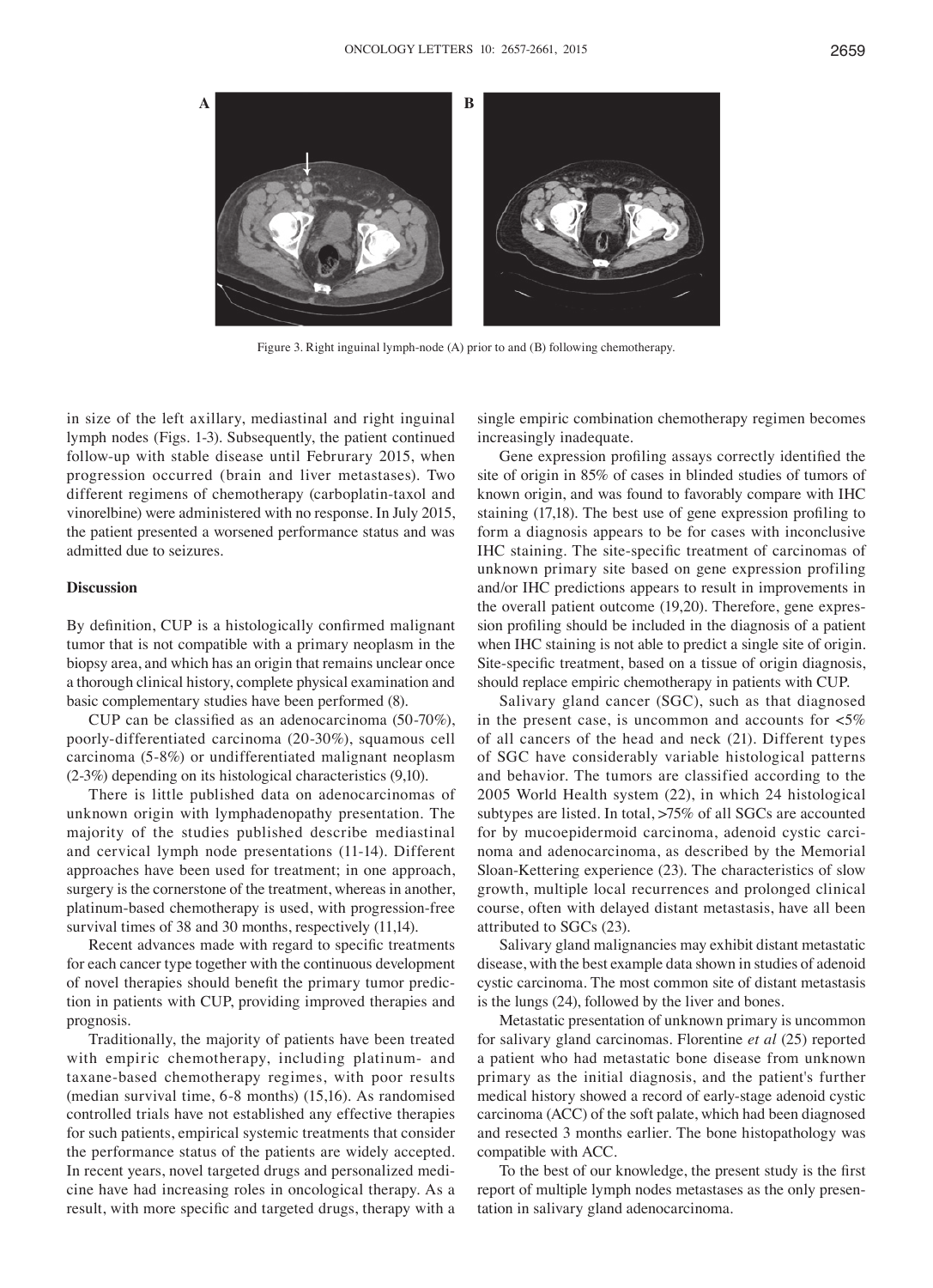CAP, the most commonly studied regimen for cancer, is an actively used regimen for SGC (26-28). In a study by Alberts *et al* (29) responses were observed that included 2 patient who experienced complete remission, from a total of 5 patients. Kaplan *et al* (26) recorded 5 objective responses, including 1 complete response, from a total of 6 patients. Additionally, 3 complete and 3 partial remissions, from a total of 13 patients, were reported in the study by Dreyfuss *et al* (27).

The present patient benefited from a site-specific treatment; however, if the primary site had not been known, a different regimen of chemotherapy would have had been used and since no optimum chemotherapy regimen has been identified for CUP, a worse patient outcome would be expected (30). The patient underwent gene expression profling with CancerTYPE ID (BioTheranostics, Inc., San Diego, CA, USA), in order to aid in the identifcation of the primary site. The CancerTYPE ID assay is a 92-gene reverse transcription-polymerase chain reaction assay that allows the identifcation of 30 main tumor types and 54 subtypes (17). There is also another gene expression profling assay currently commercially available, which uses 64 tissue-specific microRNAs to enable the identifcation of 42 tumor types, using a microarray technology known as the Cancer Origin Test (Rosetta Genomics, Rehovot, Israel) (18). These two assays were validated using biopsies of tumors from known primary sites. Biopsies were taken from either the primary site or a metastatic site; tumors with well-differentiated and poorly-differentiated histology were included. In these validation studies, each of which included specimens from several hundred tumors, the two assays each correctly identifed 85% of the tumors included (17,18).

Regarding the present case study, the patient benefted from a site‑specifc treatment according to the prediction of the gene expression profling assay, and experienced a partial response for all lesions following use of a chemotherapy widely used in salivary gland adenocarcinoma. Gene expression profiling is a valuable addition to a diagnostic evaluation. Nevertheless, ongoing clinical trials are required to refne these recommendations.

#### **References**

- 1. Pavlidis N and Fizazi K: Cancer of unknown primary (CUP). Crit Rev Oncol Hematol 54: 243-250, 2005.
- 2. Varadhachary GR, Abbruzzese JL and Lenzi R: Diagnostic strategies for unknown primary cancer. Cancer 100: 1776-1785, 2004.
- 3. Altman E and Cadman E: An analysis of 1539 patients with cancer of unknown primary site. Cancer 57: 120-124, 1986.
- 4. Pavdilis N, Briasoulis E, Hainsworth J and Greco FA: Diagnostic and therapeutic management of cancer of an unknown primary. Eur J Cancer 30: 1990-2005, 2003.
- 5. Golfnopoulos V, Pentheroudakis G, Salanti G, Nearchou AD, Ioannidis JP and Pavlidis N: Comparative survival with diverse chemotherapy regimens for cancer of unknown primary site: Multiple-treatments meta-analysis. Cancer Treat Rev 35: 570-573, 2009.
- 6. Varadhachary GR, Talantov D, Raber MN, Meng C, Hess KR, Jatkoe T, Lenzi R, Spigel DR, Wang Y, Greco FA, *et al*: Molecular profling of carcinoma of unknown primary and correlation with clinical evaluation. J Clin Oncol 26: 4442-4448, 2008.
- 7. Su AI, Welsh JB, Sapinoso LM, Kern SG, Dimitrov P, Lapp H, Schultz PG, Powell SM, Moskaluk CA, Frierson HF Jr and Hampton GM: Molecular classifcation of human carcinoma by use of gene expression signatures. Cancer Res 61: 7388-7393, 2001.
- 8. Greco FA and Hainsworth JD: Cancer of unknown primary site. In: Cancer: Principles & Practice of Oncology. DeVita VT Jr, Hellman S and Rosenberg SA (eds). 6th edition. Lippincott Williams & Wilkins, Philadelphia, pp2537-2560, 2001.
- 9. Van de Wouw AJ, Janssen-Heijnen ML, Coebergh JW and Hillen HF: Epidemiology of unknown primary tumours; incidence and population-based survival of 1285 patients in Southeast Netherlands, 1984-1992. Eur J Cancer 38: 409-413, 2002.
- 10. Hess KR, Abbruzzese MC, Lenzi R, Raber MN and Abbruzzese JL: Classifcation and regression tree analysis of 1000 consecutive patients with unknown primary carcinoma. Clin Cancer Res 5: 3403-3410, 1999.
- 11. Harada H, Yamashita Y, Kuraoka K and Taniyama K: Sequential mediastinal lymphadenectomy of an unknown primary tumor. The Ann Thorac Surg 95: 687-689, 2013.
- 12. Nakano T, Endo S, Endo T, Hasegawa T, Nakayama M, Sugiyama Y and Hironaka M: Multimodal treatment for multistation mediastinal lymph node adenocarcinoma: A case report. Ann Thorac Cardiovasc Surg 18: 136-139, 2012.
- 13. Sorgho-Lougue LC, Luciani A, Kobeiter H, Zelek L, Malhaire C, Deux JF, Brun B, Piedbois P and Rahmouni A: Adenocarcinomas of unknown primary (ACUP) of the mediastinum mimicking lymphoma: CT fndings at diagnosis and follow-up. Eur J Radiol 59: 42-48, 2006.
- 14. Pepper C, Pai I, Hay A, Deery A, Wilson P, Williamson P and Pitkin L: Investigation strategy in the management of metastatic adenocarcinoma of unknown primary presenting as cervical lymphadenopathy. Acta Otolaryngol 134: 838-842, 2014.
- 15. Briasoulis E, Kalofonos H, Bafaloukos D, Samantas E, Fountzilas G, Xiros N, Skarlos D, Christodoulou C, Kosmidis P and Pavlidis N: Carboplatin plus paclitaxel in unknown primary carcinoma: A phase II Hellenic cooperative oncology group study. J Clin Oncol 18: 3101-3107, 2000.
- 16. Culine S, Lortholary A, Voigt JJ, Bugat R, Théodore C, Priou F, Kaminsky MC, Lesimple T, Pivot X, Coudert B, *et al*: Cisplatin in combination with either gemcitabine or irinotecan in carcinomas of unknown primary site: Results of a randomized phase II study-trial for the French study group on carcinomas of unknown primary (GEFCAPI 01). J Clin Oncol 21: 3479-3482, 2003.
- 17. Erlander MG, Ma XJ, Kesty NC, Bao L, Salunga R and Schnabel CA: Performance and clinical evaluation of the 92-gene real-time PCR assay for tumor classification. J Mol Diagn 13: 493-503, 2011.
- 18. Meiri E, Mueller WC, Rosenwald S, Zepeniuk M, Klinke E, Edmonston TB, Werner M, Lass U, Barshack I, Feinmesser M, *et al*: A second-generation microRNA-based assay for diagnosing tumor tissue origin. Oncologist 17: 801-812, 2012.
- 19. Greco FA, Lennington WJ, Spigel DR, Varadhachary GR and Hainsworth JD: Carcinoma of unknown primary site: Outcomes in patients with a colorectal molecular profile treated with site-specific chemotherapy. J Cancer Ther 3: 37-43, 2012.
- 20. Hainsworth JD, Schnabel CA, ErlanderMG, Erlander MG, Haines DW III and Greco FA: A retrospective study of treatment outcomes in patients with carcinoma of unknown primary site and a colorectal cancer molecular profle. Clin Colorectal Cancer 11: 112-118, 2012.
- 21. Laurie SA and Licitra L: Systemic therapy in the palliative management of advanced salivary gland cancers. J Clin Oncol 24: 2673-2678, 2006.
- 22. Barnes L, Eveson JW, Reichart P and Sidransky D (eds): Tumours of the Salivary Glands. In: World Health Organization Classifcation of Tumors: Pathology and Genetics of Head and Neck Tumours. World Health Organization, Lyon, France, pp209-282, 2005.
- 23. Spiro RH: Salivary neoplasms: Overview of a 35-year experience with 2,807 patients. Head Neck Surg 8: 177-184, 1986.
- 24. Hamper K, Lazar F, Dietel M, Caselitz J, Berger J, Arps H, Falkmer U, Auer G and Seifert G: Prognostic factors for adenoid cystic carcinoma of the head and neck: A retrospective evaluation of 96 cases. J Oral Pathol Med 19: 101-107, 1990.
- 25. Florentine BD, Fink T, Avidan S, Braslavsky D, Raza A and Cobb CJ: Extra-salivary gland presentations of adenoid cystic carcinoma: A report of three cases. Diagn Cytopathol 34: 491-494, 2006.
- 26. Kaplan MJ, Johns ME and Cantrell RW: Chemotherapy for salivary gland cancer. Otolaryngol Head Neck Surg 95: 165-170, 1986.